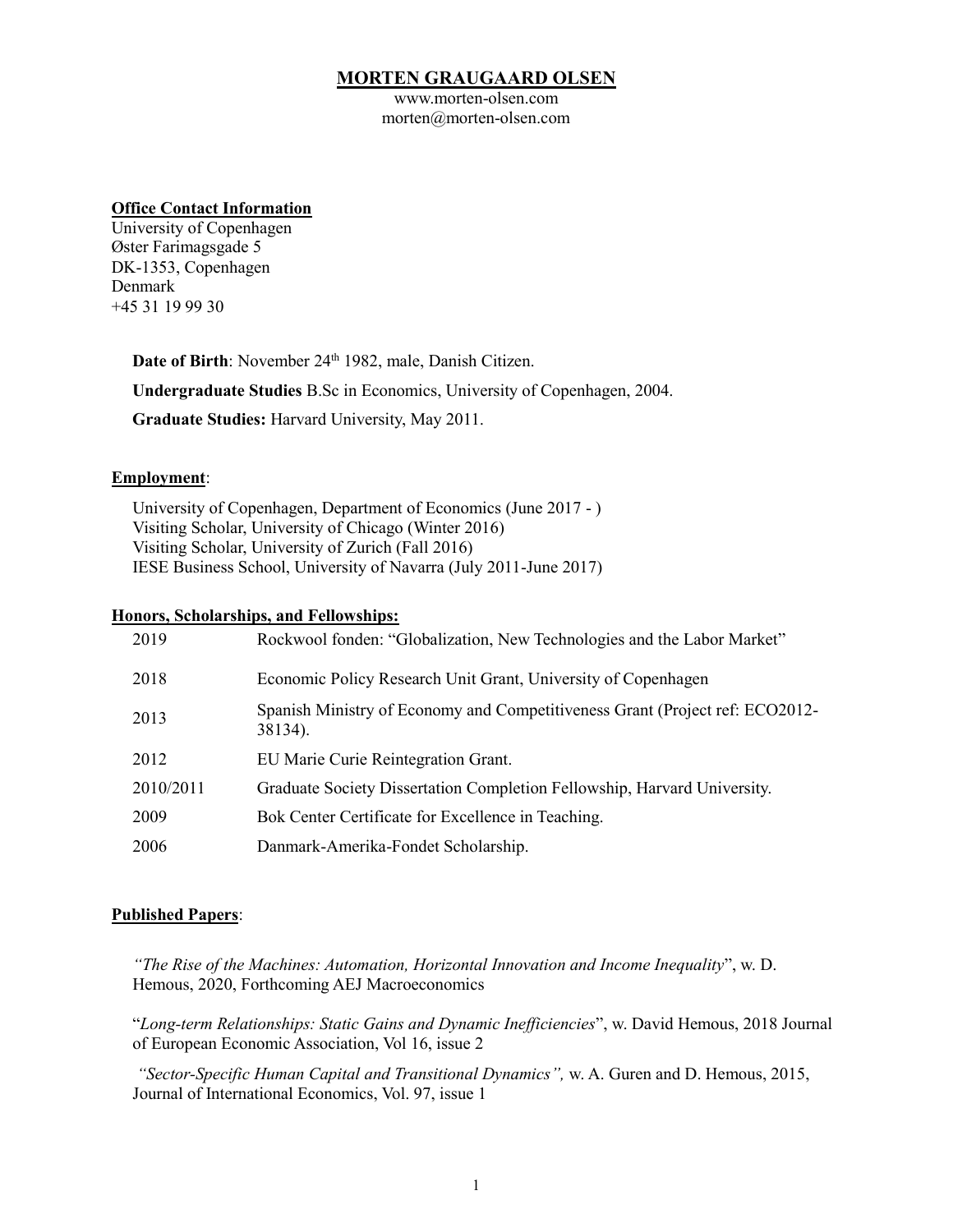# **Research Papers**:

" *Automating Labor: Evidence from Firm-level Patent Data*", w. Dechezleprêtre, A., Hémous, D. and Zanella, C., 2019

*"The Spill-over Effects of Income Inequality",* w. J. Clemens, J. Gottlieb, and D. Hemous, 2018

*"Advantageous Selection as a Policy Instrument: Unraveling Climate Change*", w. S. Cicala and Hemous, D.

*"How Firms Overcome Weak International Contract Enforcement: Repeated Interaction, Collective Punishment and Trade Finance",* 2018

*"Why Trade as Aid",* 2016

*"AGOA Rules: The Intended and Unintended Consequences of Special Fabric Provisions",* w. Lawrence Edwards and Robert Lawrence, 2012

"*Banks in International Trade: Incomplete International Contract Enforcement and Reputation*", 2012

#### **Seminars/Conference Presentations**

| 2020  | Sils Maria Macro Conference, Switzerland; Chicago Fed, Minneapolis Fed.                                                                                                                                                                      |
|-------|----------------------------------------------------------------------------------------------------------------------------------------------------------------------------------------------------------------------------------------------|
| 2019  | Sils Maria Macro conference, Switzerland; NBER Conference on Innovation,<br>Philadelphia; NOITS conference, Copenhagen; Ludwig Maximilian, Münich;<br>Toulouse School of Economics, Toulouse.                                                |
| 2018  | AEA conference, Philadelphia; Conference on Innovation and Growth, St. Gallen;<br>University of San Diego, San Diego; Asian Dynamics initiative, University of<br>Copenhagen                                                                 |
| 2017  | University of Copenhagen, Copenhagen; Copenhagen Business School; IMT<br>Lucca, Lucca; AEI, Washington D.C.; University of Chicago Booth School of<br>Business, Chicago; Society of Economic Dynamics, Edenborough; SF Fed, San<br>Francisco |
| 2016  | University of Barcelona, Barcelona                                                                                                                                                                                                           |
| 2015  | AEA Annual Meetings, Boston; LSE, London, European Economic Association's<br>meeting, Mannheim, World Congress, The Econometric Society, Montreal,<br>University of Zurich, Zurich, CUNEF, Madrid                                            |
| 2014: | European Economics Association's meeting, Toulouse; Barcelona GSE Summer<br>Forum; University of Copenhagen                                                                                                                                  |
| 2013  | <b>INSEAD, Paris</b>                                                                                                                                                                                                                         |
| 2012  | IIES, Stockholm; IFS, Stockholm                                                                                                                                                                                                              |
| 2011  | Boston Federal Reserve; Board of Governors, FED, Washington DC;<br>IESE Business School, Barcelona                                                                                                                                           |